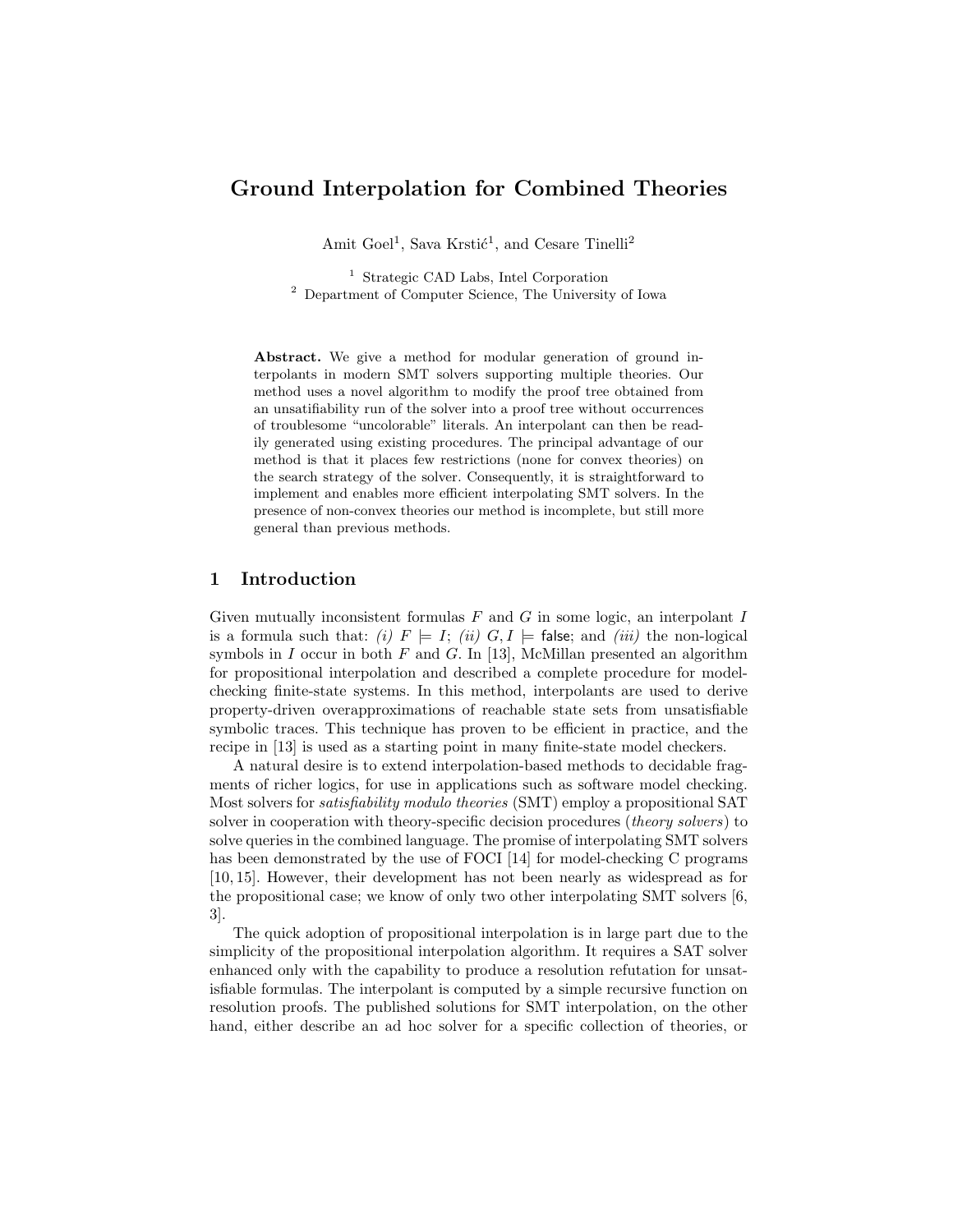require significant modifications in more general SMT solvers to limit them sufficiently for the described method to work. In this paper we present a simple algorithm for interpolant generation from refutations produced by SMT solvers, while placing minimal restrictions on the solvers' search strategy.

Related Work. In the seminal work [14], McMillan produced a proof system for the ground theory of linear arithmetic with uninterpreted functions and showed how to generate interpolants from such proofs. Yorsh and Musuvathi [18] extended the approach to general combinations of theories that are individually interpolant-generating. These authors were the first to isolate the important requirement that the theories be equality-interpolating: if a theory solver can derive  $x=y$  from  $F \wedge G$ , where x occurs only in F and y occurs only in G ("uncolorable equality"), then it must be able to derive  $x=t$  and  $t=y$  for some term  $t$  in the language common to  $F$  and  $G$ . There are two shortcomings to their approach. Firstly, it requires the generation and propagation of equalityinterpolating terms on the fly, thus imposing an overhead during the search procedure of the SMT solver. Secondly, it requires theory solvers to be equalitypropagating. As noted in [8], equality propagation can take the majority of time in some decision procedures for little gain. Indeed, modern SMT solvers let the SAT solver split on equalities and either forgo equality propagation completely (delayed theory combination  $(DTC)$  [4]) or use it sparingly (model-based theory combination [7]).

The MATHSAT [6] and CSISAT [3] tools avoid the problem of on-the-fly creation of equality interpolants; they create only those equality interpolants that are needed for a series of local proof transformations that modify refutations produced by their solvers into the form suitable for deriving interpolants. The authors of [6] identify the class of ie-local refutations which are amenable to such transformations. However, the search strategy in both tools is restricted. CSIsat requires equality-propagating decision procedures, while MATHSAT simulates equality propagation with heuristics to restrict delayed theory combination.

The interpolation algorithms in all these methods and ours rely on theoryspecific interpolation procedures such as those in  $[14, 17, 6, 9]$ .

Contributions. We define almost-colorable refutations and present a two-phase algorithm for the generation of interpolants from such refutations. In the first phase, the almost-colorable refutation is transformed into a colorable refutation. The interpolant is then derived from the colorable refutation in the second phase.

There are several advantages to our approach. The class of almost-colorable refutations is more general than the class of ie-local refutations. We show that for the case of convex theories, any search strategy for an SMT solver will produce almost-colorable refutations as long as the theory solvers satisfy the reasonable requirement of not generating lemmas with redundant equalities. In the more general case with non-convex theories, we require the SAT solver not to split on uncolorable equalities. This compromises the completeness of the SMT solver, but enables us to interpolate for a larger set of formulas than [18] since we do allow splitting on colorable equalities. We also show that for a subset of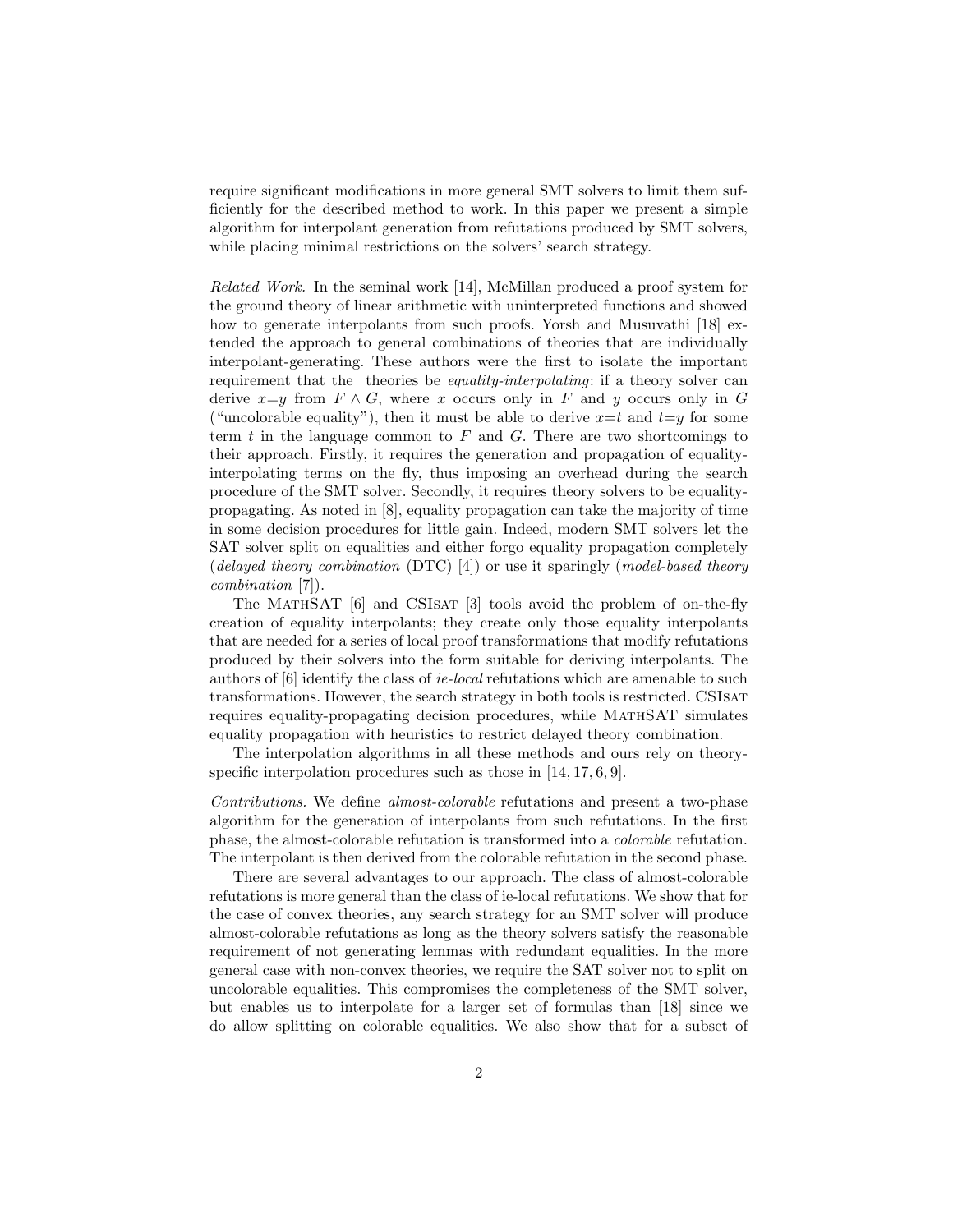almost-colorable refutations (including ie-local ones), our colorability algorithm produces refutations whose size, measured by the number of nodes in a tree representation, is at most twice the size of the input refutation.

Outline. In  $\S2$ , we review and define the necessary material, including the concepts of proof trees modulo a given collection of theories and a given set S of input clauses. We also define colorability of proof trees with respect to a partition  $S = A \cup B$  of the input clause set and recall the algorithm that produces an interpolant for  $A, B$  from a given colorable proof tree. In §3, we define the class  $\mathcal{P}(A, B)$  of almost-colorable proof trees and prove in Theorem 2 that each proof tree from this class can be transformed into a colorable one. We also give a detailed description of the coloring transformation algorithm. In §4, we define nodpllpf, a transition system for abstractly describing modern SMT solvers, and prove in Theorem 4 that it produces almost-colorable proof trees when the theories are convex, or if splitting on uncolorable equalities is disallowed.

# 2 Preliminaries

#### 2.1 Syntax

We will use the standard terminology. A *signature* is a set of *function symbols* plus a set of predicate symbols. Terms are built using variables and free constants by recursive application of function symbols. Atoms are applications of predicate symbols to terms. Atoms and their negations are *literals*. A *(quantifier-free)* formula is a boolean combination of atoms. A term or a formula is ground if it has no occurrences of variables. See [2] for more details.

A (ground) clause is a set of ground literals. Clause  $\gamma$  is a resolvent of clauses  $\alpha$  and  $\beta$  if there is an atom p such that  $\alpha = \alpha' \uplus p$ ,  $\beta = \beta' \uplus \neg p$  and  $\gamma = \alpha' \cup \beta'$ . We call p the *atom resolved upon*. We say that  $\gamma$  is a *merge* [1] of any common literal in  $\alpha'$  and  $\beta'$ . We use  $\forall$  to denote disjoint union and, to avoid clutter, we write l for the singleton  $\{l\}$ . We will not distinguish between the clause  $\{l_1, \ldots, l_n\}$  and the disjunction  $l_1 \vee \cdots \vee l_n$ .

#### 2.2 Resolution Proof Trees

A tree is a finite directed graph with a root node that is reachable from every other node, and every other node has exactly one outgoing edge. Leaves are nodes with no incoming edges. In a binary tree every internal (i.e. non-leaf) node *n* has exactly two incoming edges connecting *n* with its *parents*.

A resolution proof tree (or just proof tree) is a binary tree together with a mapping that associates with each node n a ground clause  $\llbracket n \rrbracket$  so that the clause at each internal node of the tree is a resolvent of the clauses of the node's parents. The atom resolved upon at the node n is called the *pivot at n*. If  $P$  is a proof tree, we will write  $\llbracket P \rrbracket$  for the clause associated with the root of P. A refutation is any proof tree P such that  $\llbracket P \rrbracket$  is the empty clause.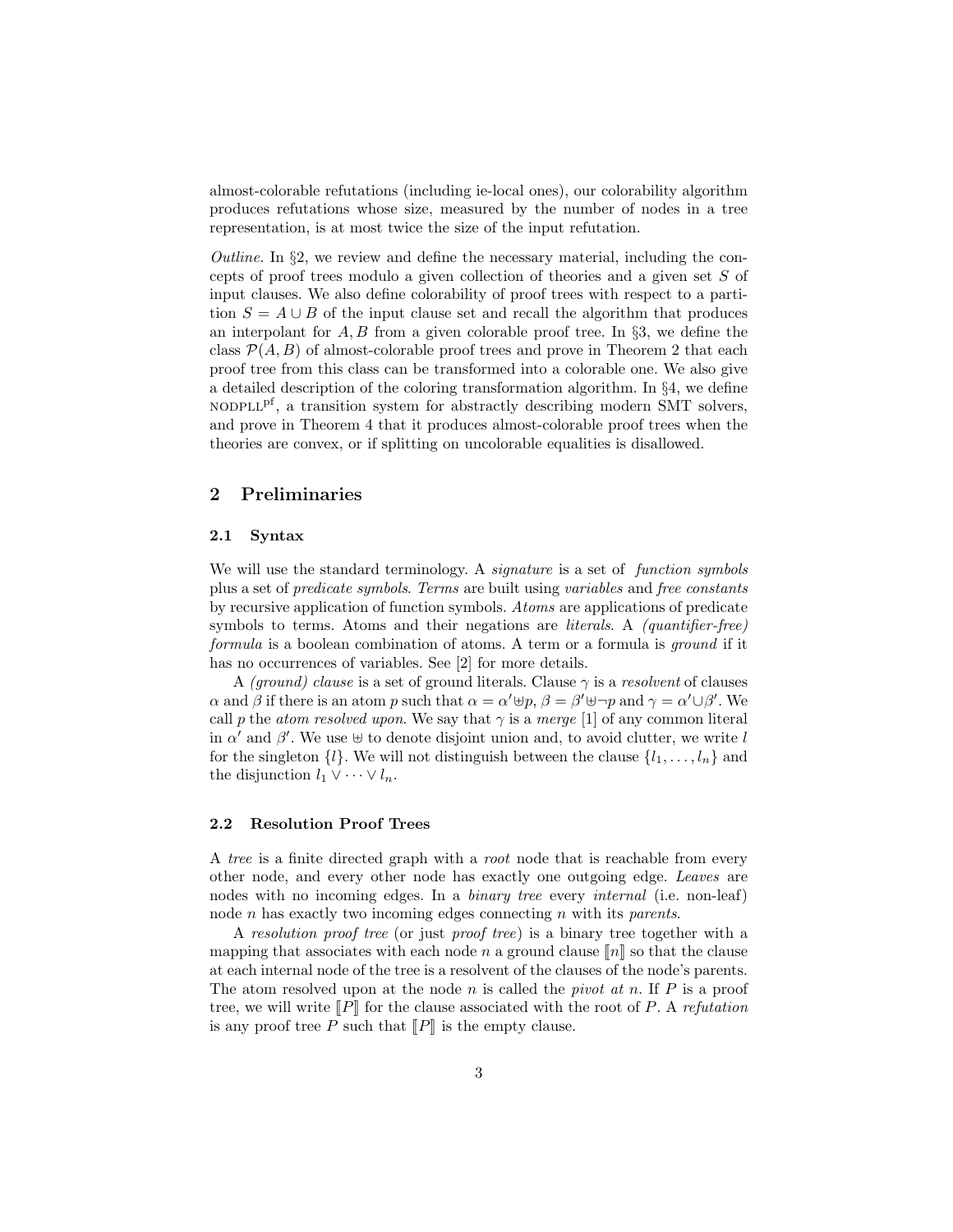We will write  $P = \langle P_1, l, P_2 \rangle$  when  $P_1$  and  $P_2$  are the subtrees of P rooted at the parent nodes of the root of  $P$ ,  $l$  is the literal resolved upon at the root of P, and  $l \in [P_1], \neg l \in [P_2]$ . Note that  $\langle P_1, l, P_2 \rangle$  and  $\langle P_2, \neg l, P_1 \rangle$  represent the same proof tree. When using  $\langle P_1, l, P_2 \rangle$  to define  $P_1, P_2$  we will assume, without loss of generality, that  $l$  is an atom.

**Lemma 1.** If  $P = \langle P_1, l, P_2 \rangle$ , then  $\llbracket P_1 \rrbracket \subseteq \llbracket P \rrbracket \cup l$  and  $\llbracket P_2 \rrbracket \subseteq \llbracket P \rrbracket \cup \neg l$ .

#### 2.3 Theories

A signature  $\Sigma$  defines the class of  $\Sigma$ -models. A  $\Sigma$ -theory is a set T of  $\Sigma$ -models. A ground  $\Sigma$ -formula  $\phi$  is  $\mathcal T$ -satisfiable if there is a model of  $\mathcal T$  and an assignment of elements of the model to free constants that make  $\phi$  true. We write  $S \models_{\mathcal{T}} \phi$ when  $\phi$  is true in all T-models that satisfy each formula in the set S, for all assignments to free constants (and abbreviate  $\varnothing \models_{\mathcal{T}} \phi$  with  $\models_{\mathcal{T}} \phi$ ). If  $\Sigma_1, \ldots, \Sigma_n$ are disjoint signatures, and  $\mathcal{T}_i$  is a  $\Sigma_i$ -theory  $(i = 1, ..., n)$ , then there is a welldefined  $(\Sigma_1 + \cdots + \Sigma_n)$ -theory  $\mathcal{T}_1 + \cdots + \mathcal{T}_n$ . For more details, see [2].

Let S be a finite set of *input clauses* and  $\mathcal{T}_1 + \cdots + \mathcal{T}_n$  be a fixed disjoint union of theories. A clause  $\gamma$  such that  $\models_{\mathcal{T}_i} \gamma$  is called a *theory lemma*, or a  $\mathcal{T}_i$ -lemma to be specific. We define a  $(\mathcal{T}_1, \ldots, \mathcal{T}_n)$ -proof tree from S to be any proof tree in which the clause  $\llbracket n \rrbracket$  for every leaf n is either an input clause or a theory lemma. It is straightforward to show that  $S \models_{\tau_1 + \dots + \tau_n} [P]$ , if P is a  $(\tau \tau)$  proof tree from S  $(\mathcal{T}_1,\ldots,\mathcal{T}_n)$ -proof tree from S.

When the input set of clauses is given as a union  $S = A \cup B$ , we will use the following coloring terminology. A term or literal will be called A-colorable if all non-logical symbols that occur in it also occur in A. We define B-colorable similarly. A term or literal that is both  $A$ - and  $B$ -colorable will be called  $AB$ colored. A term or literal that is A-colorable (resp. B-colorable) but not ABcolored is A-colored (resp. B-colored). A term or literal is colorable if it is A- or B-colorable, and is uncolorable otherwise. A clause is colorable if every literal occurring in it is colorable. Define the splitting  $\gamma = \gamma_{\setminus B} \uplus \gamma_{\downarrow B}$  of any colorable clause  $\gamma$  into subclauses  $\gamma_{\text{B}}$  and  $\gamma_{\text{B}}$  consisting of A-colored and B-colorable literals in  $\gamma$  respectively. A  $(T_1, \ldots, T_n)$ -proof tree from  $A \cup B$  is colorable if every literal occurring in it is colorable. A node in a proof tree is critical if it is an internal node and its pivot is uncolorable.

A theory  $\mathcal T$  is ground interpolating if for every pair of sets  $A, B$  of ground clauses such that  $A, B \models_{\mathcal{T}}$  false, there exists an AB-colored ground formula  $\phi$  (a ground T-interpolant for A, B) such that  $A \models_{\mathcal{T}} \phi$  and  $B, \phi \models_{\mathcal{T}}$  false. A computable function  $itp_{\mathcal{T}}(A, B)$  that computes a ground T-interpolant for any given input sets  $A$  and  $B$  of *literals*<sup>3</sup> will be called a *ground interpolation* procedure for  $\mathcal T$ . Such a procedure can be extended to a procedure that computes ground interpolants for arbitrary sets  $A$  and  $B$  of ground clauses (not just sets of literals); see [14, 6] and the special case  $n = 1$  of Theorem 1 below.

A theory T is equality interpolating [18] if for every T-lemma  $\gamma \oplus x=y$  such that  $\gamma$  is colorable and  $x=y$  is uncolorable, there exists an AB-colored term

 $3$  More precisely,  $A$  and  $B$  are sets of *one-literal clauses*.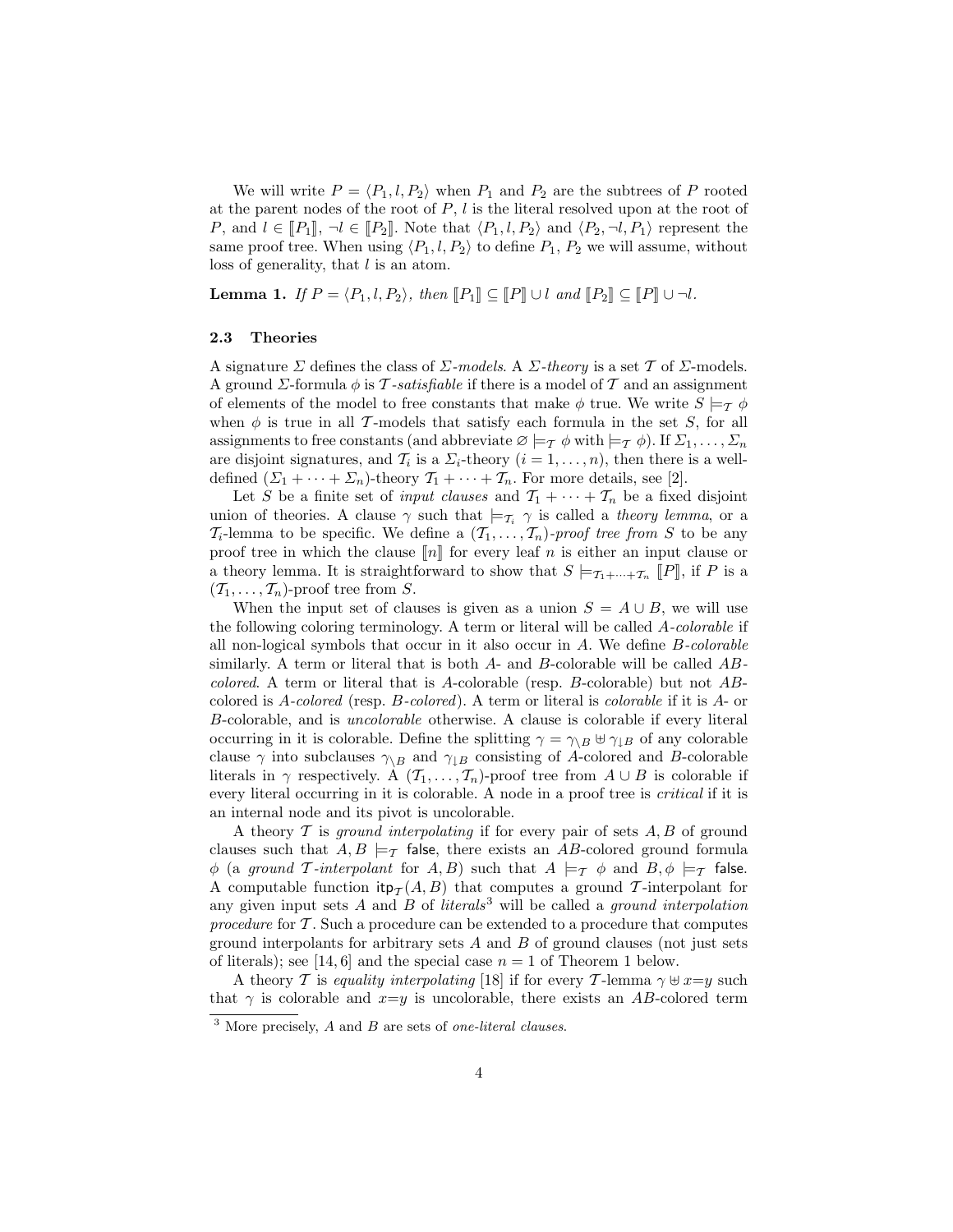z such that  $\models_{\mathcal{T}} \gamma \cup x = z$  and  $\models_{\mathcal{T}} \gamma \cup z = y$ . The term z is called an *equality interpolant* for the clause  $\gamma \oplus x=y$ . It is shown in [18] that not all theories are equality interpolating, but the commonly used ones are.

#### 2.4 Deriving Interpolants from Colorable Proof Trees

It is possible to produce a ground interpolant for  $A, B$  from any colorable  $(T_1, \ldots, T_n)$ -refutation P from  $A \cup B$ , if each  $T_i$  has a ground interpolation procedure, it $\mathsf{p}_i$ . Define  $I_P$  by:

$$
I_P = \begin{cases} \operatorname{itp}_i(\neg [\![P]\!]\backslash_B, \neg [\![P]\!]\!]\scriptstyle\downarrow B) & \text{if } [\![P]\!] \text{ is a } \mathcal{T}_i\text{-lemma} \\ \llbracket P \rrbracket \downarrow B & \text{if } [\![P]\!] \in A \\ \operatorname{true} & \text{if } [\![P]\!] \in B \\ I_{P_1} \vee I_{P_2} & \text{if } P = \langle P_1, l, P_2 \rangle \text{ and } l \text{ is } A\text{-colored} \\ I_{P_1} \wedge I_{P_2} & \text{if } P = \langle P_1, l, P_2 \rangle \text{ and } l \text{ is } B\text{-colorable} \end{cases}
$$

**Theorem 1** ([14, 6]). If P is a colorable  $(T_1, \ldots, T_n)$ -refutation from  $A \cup B$ , then  $I_P$  is a ground interpolant for  $A, B$ .

Proof. By induction on the number of nodes in P, (i)  $A \models_{\tau_1 + \cdots + \tau_n} I_P \vee [P] \setminus_B$ ,<br>(ii)  $B \subseteq L_{\tau_1} \models_{\tau_2} \subset \mathbb{F}P[1] \subseteq \text{and } (iii) \subseteq L_{\tau_1} \text{ is a B solored}$ (ii)  $B, I_P \models_{\tau_1 + \dots + \tau_n} [P]_{\downarrow B}$ , and (iii)  $I_P$  is  $AB$ -colored.

Note that  $I_P$  as defined here is not unique because the conditions for the cases are not mutually exclusive. For our purposes, this is inconsequential. Note also that this definition is obtained from the propositional interpolation algorithm of [13] by the addition of the first case (for theory lemmas).

#### 2.5 Modifying Proof Trees

When  $[[P]] \subseteq [[P]]$ , we say that P' is *stronger* than P, and that P is *weaker* than  $P'$  Closely any proof tree stronger than a refutation is also a refutation  $P'$ . Clearly, any proof tree stronger than a refutation is also a refutation.

We will use a simple, typically unnamed, construction to strengthen a proof, given strengthened subproofs [1]. Let  $P = \mathsf{stitch}(P_1, l, P_2)$  be specified as follows: if  $l \in [P_1]$  and  $\neg l \in [P_2]$ , then  $P = \langle P_1, l, P_2 \rangle$ ; if  $l \notin [P_1]$  then  $P = P_1$ ; otherwise  $P = P_2$ . Thus, stitch attempts to resolve two given proof trees over a specified literal, returning one of the input trees when resolution is not possible.

**Lemma 2.** Let  $P_1$ ,  $P_2$  be arbitrary proof trees, l be an arbitrary literal and  $\alpha$ ,  $\beta$  be arbitrary clauses.

- (i) If  $\llbracket P_1 \rrbracket \subseteq \alpha \cup l$  and  $\llbracket P_2 \rrbracket \subseteq \beta \cup \neg l$ , then  $\llbracket \mathsf{stitch}(P_1, l, P_2) \rrbracket \subseteq \alpha \cup \beta$ .
- (ii) If  $\langle P_1, l, P_2 \rangle$  is defined and the proof trees  $P'_1$  and  $P'_2$  are stronger than  $P_1$ and  $P_2$  respectively, then stitch( $P'_1$ , l,  $P'_2$ ) is stronger than  $\langle P_1, l, P_2 \rangle$ .

Another way of strengthening proof trees is by changing the order of pivots. If  $P = \langle \langle P_1, l_1, P_2 \rangle, l_2, P_3 \rangle$  and  $P' = \text{stitch}(\text{stitch}(P_1, l_2, P_3), l_1, \text{stitch}(P_2, l_2, P_3)),$ we say then that  $P'$  is obtained from P by a *raising* the pivot  $l_2$  over  $l_1$  [11]; see also Exchange Lemma 4.1.3 of [5].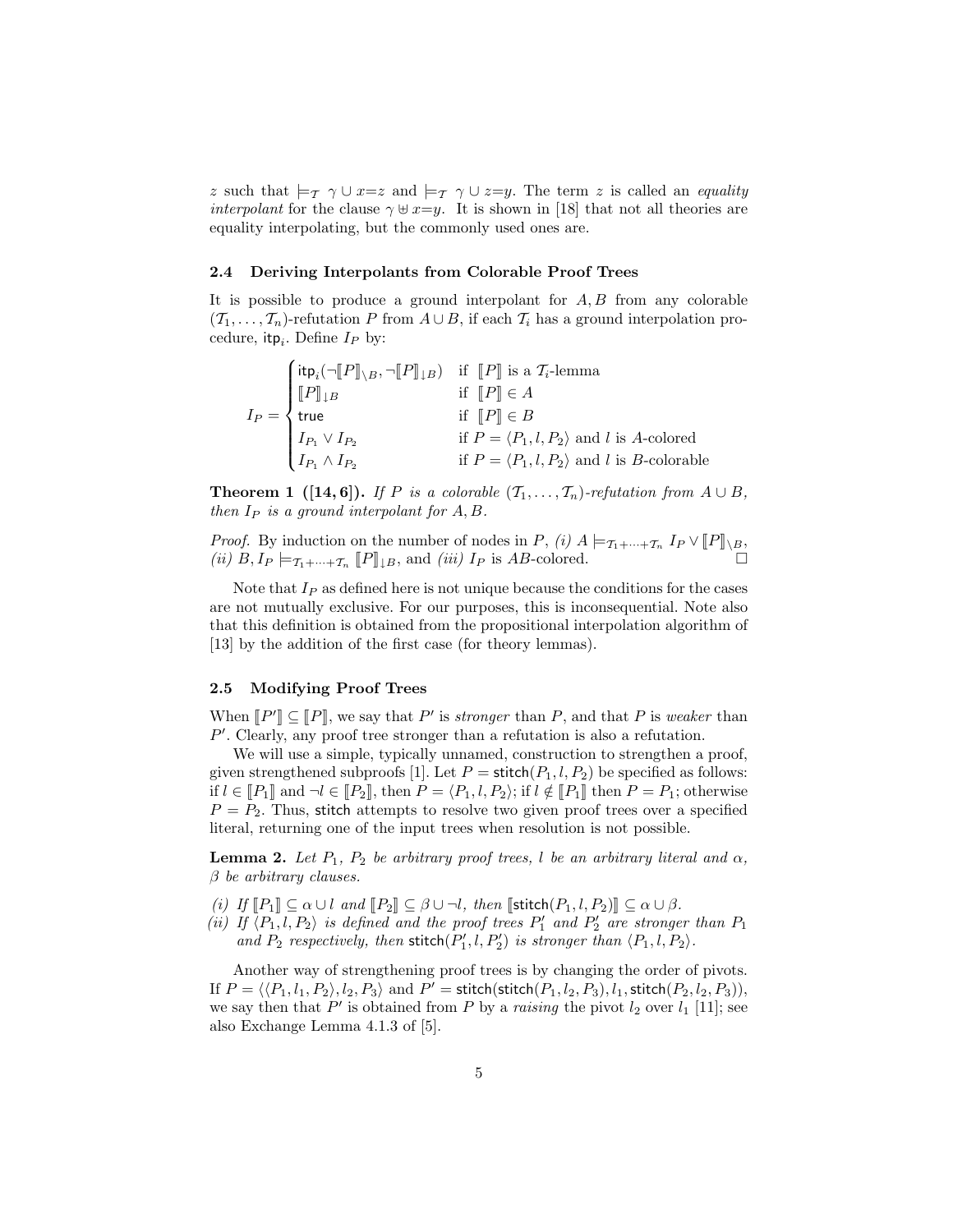**Lemma 3.** Let  $P$  and  $P'$  be as above. Then:

(i)  $P'$  is stronger than  $P$ .

(ii) If  $l_1 \neq l_2$  and  $l_1 \neq \neg l_2$ , then  $P' = \langle \text{stitch}(P_1, l_2, P_3), l_1, \text{stitch}(P_2, l_2, P_3) \rangle$ .

Inductive proofs based on node counts will rely on the simple facts in the following lemma. Here and in the sequel,  $|P|$  denotes the number of nodes in  $P$ and  $|P|_c$  denotes the number of critical nodes in P.

**Lemma 4.** Let  $P_1$  and  $P_2$  be arbitrary proof trees and l be an arbitrary literal. Let  $\epsilon$  be 1 if l is uncolorable and 0 otherwise.

(i) If  $\langle P_1, l, P_2 \rangle$  is defined then  $|\langle P_1, l, P_2 \rangle| = |P_1| + |P_2| + 1$  and  $|\langle P_1, l, P_2 \rangle|_c =$  $|P_1|_c + |P_2|_c + \epsilon;$ 

(ii)  $|\text{stitch}(P_1, l, P_2)| \leq |P_1| + |P_2| + 1$  and  $|\text{stitch}(P_1, l, P_2)|_c \leq |P_1|_c + |P_2|_c + \epsilon$ .

# 3 Obtaining Colorable Refutations

Theorem 1 tells us how to derive ground interpolants from colorable refutations. In this section, we show how and under what conditions it is possible to obtain colorable refutations from those produced by an SMT solver.

#### 3.1 Prelude

As argued in §4, the only literals occurring in proof trees produced by SMT solvers, under standard assumptions, are (colorable) literals occurring in the input set  $A \cup B$  or (dis)equalities between terms that occur in  $A \cup B$ . Thus, the only uncolorable atoms are equalities  $x=y$ , where x is A-colored and y is B-colored.

Figure 1 shows the basic transformation that removes one such equality from a proof tree. It uses equality interpolation (§2.3) to replace a lemma  $\alpha \vee x=y$ containing the uncolorable equality  $x=y$  with two colorable lemmas  $\alpha \vee x=z$  and  $\alpha \vee z=y$ . Occurrences of the corresponding disequality  $x \neq y$  are then split into  $x \neq z \vee z \neq y$ . This transformation can be applied repeatedly, under appropriate conditions discussed below, to eliminate all uncolorable equalities.



**Fig. 1.** Basic transformation to eliminate an uncolorable equality  $x=y$ .

Clearly, we have to assume that all theories be equality interpolating. Additionally, the use of equality interpolation imposes a hard constraint on the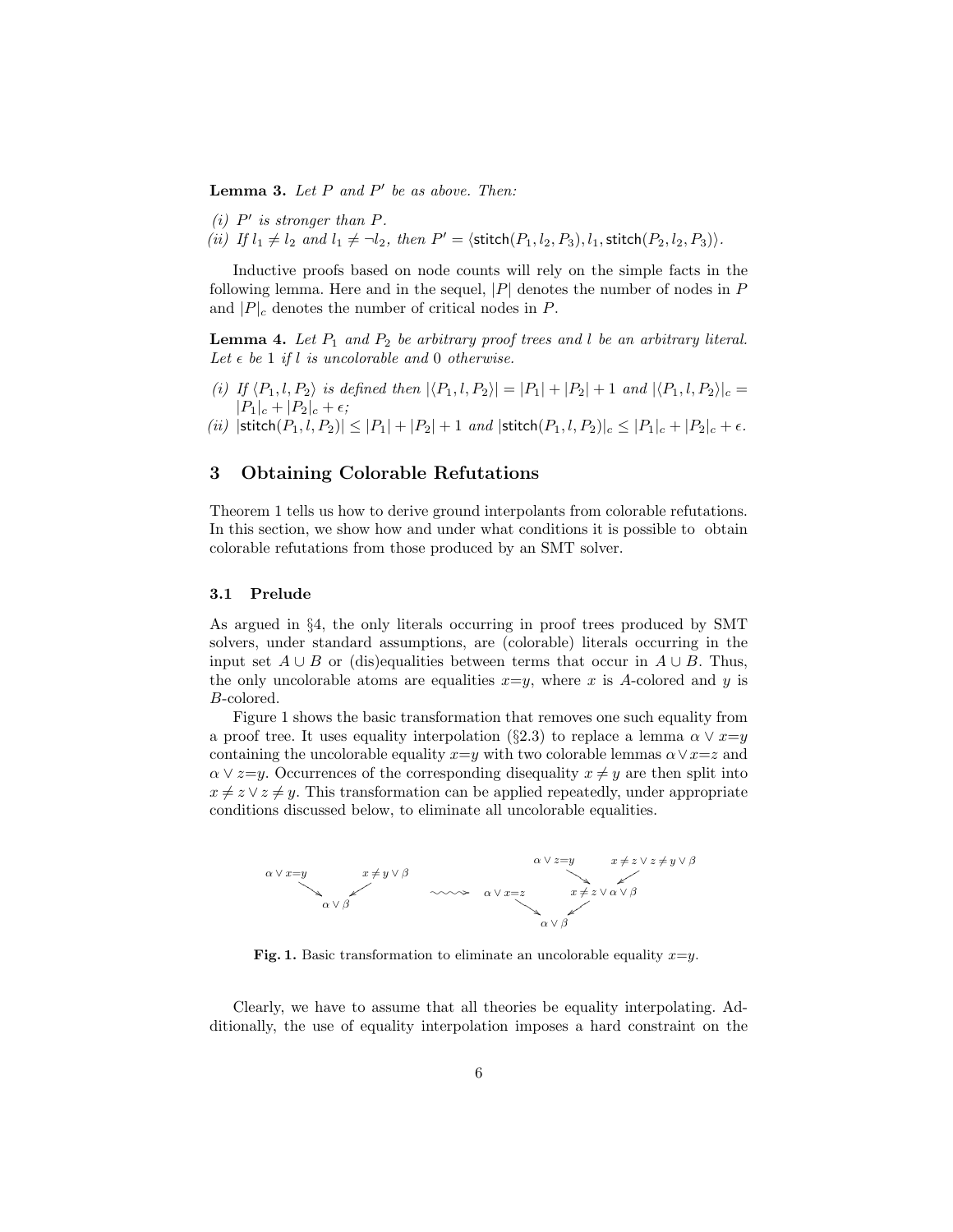proof trees modifiable by the basic transformation above: there must be at most one uncolorable equality in each leaf clause (see Figure 2). This restriction will define the class of almost-colorable refutations. Note that if all the theories are convex then the restriction causes no loss of generality. In a convex theory, if  $\alpha \vee x=y \vee x'=y'$  is a lemma, then either  $\alpha \vee x=y$  or  $\alpha \vee x'=y'$  must be a lemma as well.



Fig. 2. Equality interpolation cannot be applied to the theory lemma  $\alpha \vee x=y \vee x'=y'$ with two uncolorable equalities.

The method of [6] employs the basic transformation to eliminate all uncolorable equalities from ie-local refutations—those in which all uncolorable equalities are resolved before other literals. However, as witnessed by the example in Figure 3, ie-locality is not a necessary condition for the applicability of the basic transformation.



Fig. 3. Basic transformation applied to remove the uncolorable equality  $x=y$  from a non-ie-local proof. The literal  $l$  is assumed colorable.

The real difficulty with producing colorable refutations from uncolorable ones is not the lack of ie-locality, but merges of uncolorable equalities. The example on the left in Figure 4 merges the equality  $x=y$  from two leaves. If we perform equality interpolation on only one of the two occurrences of this equality in a leaf, we get a strictly weaker proof with the uncolorable equality  $x=y$  still in the derived clause. If we perform equality interpolation on both occurrences and obtain distinct equality interpolants, then also the modified proof is strictly weaker than the original, irrespective of how we split the disequality  $x \neq y$ .

It can be shown that refutations that are almost-colorable and ie-local contain no merges of uncolorable equalities. For this reason, the approach of [6] insists on ie-locality. We place no such restriction, prefering to eliminate the problematic merges by changing the order of pivots as shown in Figure 4.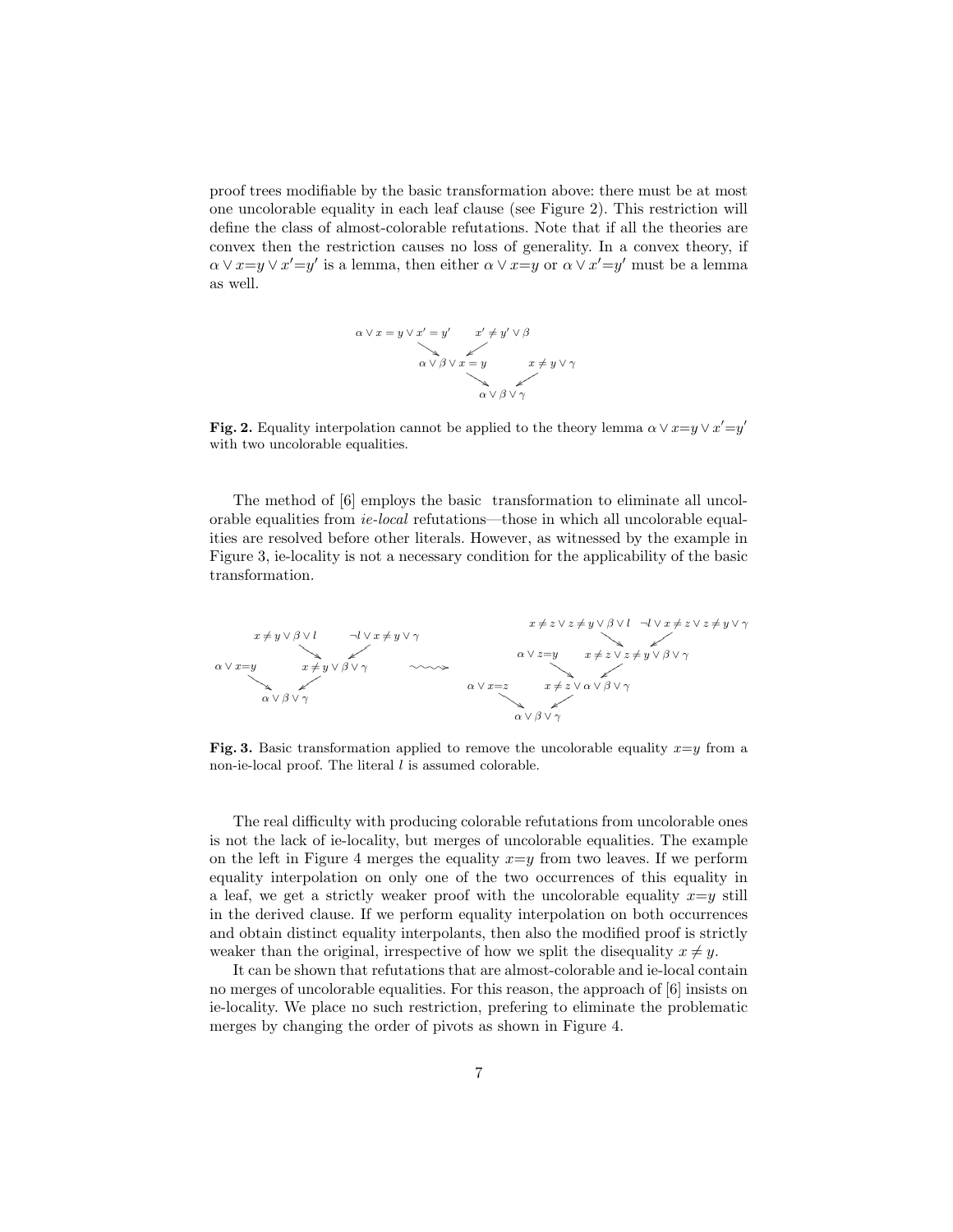

Fig. 4. Raising the merged pivot  $x=y$  eliminates the merge.

#### 3.2 The Colorability Theorem

Let  $\mathcal{P}(A, B)$  be the set of all  $(\mathcal{T}_1, \ldots, \mathcal{T}_n)$ -proof trees from  $A \cup B$  which use only theory lemmas satisfying the following conditions:

- $\left(\text{col}_1\right)$  every uncolorable literal in the lemma is an equality or a disequality
- $(col<sub>2</sub>)$  at most one literal in the lemma is an uncolorable equality

We will call proofs in  $\mathcal{P}(A, B)$  almost-colorable. Clearly, all colorable proof trees from  $A \cup B$  are also almost-colorable.

**Theorem 2.** Let the theories  $T_1, \ldots, T_n$  be equality-interpolating. If  $\mathcal{P}(A, B)$ contains a refutation, then it contains a colorable refutation.

Proof. Since every literal that occurs in a refutation must be resolved upon at some node, the existence of an uncolorable (dis)equality in a refutation implies the existence of a critical node in it. Thus, to prove the theorem, it suffices to show that there exists a refutation with no critical nodes. We will establish this by proving the following more general statement: If  $P \in \mathcal{P}(A, B)$  has no uncolorable disequalities in its clause  $\llbracket P \rrbracket$ , then there exists a stronger proof tree  $P' \in \mathcal{P}(A, B)$  with no critical nodes. We prove this claim by well-founded induction over the relation  $\prec$  defined by:

 $P \prec Q$  iff  $|P|_c < |Q|_c$  or  $|P|_c = |Q|_c$  and  $|P| < |Q|$ .

The proof breaks down into five cases. In all cases, it is easily verified that the offered proof tree  $P'$  belongs to  $P(A, B)$ , either directly or using the simple fact that  $\langle P_1, l, P_2 \rangle \in \mathcal{P}(A, B)$  if and only if  $P_1, P_2 \in \mathcal{P}(A, B)$ . So, we will focus only on verifying that  $P'$  is stronger than  $P$  and has no critical nodes.

Case 1: P is a single node. We can take  $P'$  to be P, which has no internal nodes and, hence, no critical nodes.

Case 2:  $P = \langle P_1, l, P_2 \rangle$ . We assume, without loss of generality, that l is an atom. Lemma 1 implies that there are no uncolorable disequalities in  $\llbracket P_1 \rrbracket$  and by Lemma 4 we infer that  $P_1 \prec P$ . Thus, the induction hypothesis applies to  $P_1$ ensuring the existence of a proof tree  $P'_1$  that is stronger than  $P_1$  and has no critical nodes. If there are no critical nodes in  $P_1$ , then we will let  $P'_1$  be  $P_1$ .

Case 2.1:  $l \notin [P'_1]$ . We can take P' to be  $P'_1$ , which has no critical nodes. Since  $P'_1$  is stronger than  $P_1$  and  $l \notin [P']$  it follows by Lamma 1 that  $P'_1$  is stronger  $P'_1$  is stronger than  $P_1$  and  $l \notin [P'_1]$ , it follows by Lemma 1 that  $P'_1$  is stronger than  $P$ than P.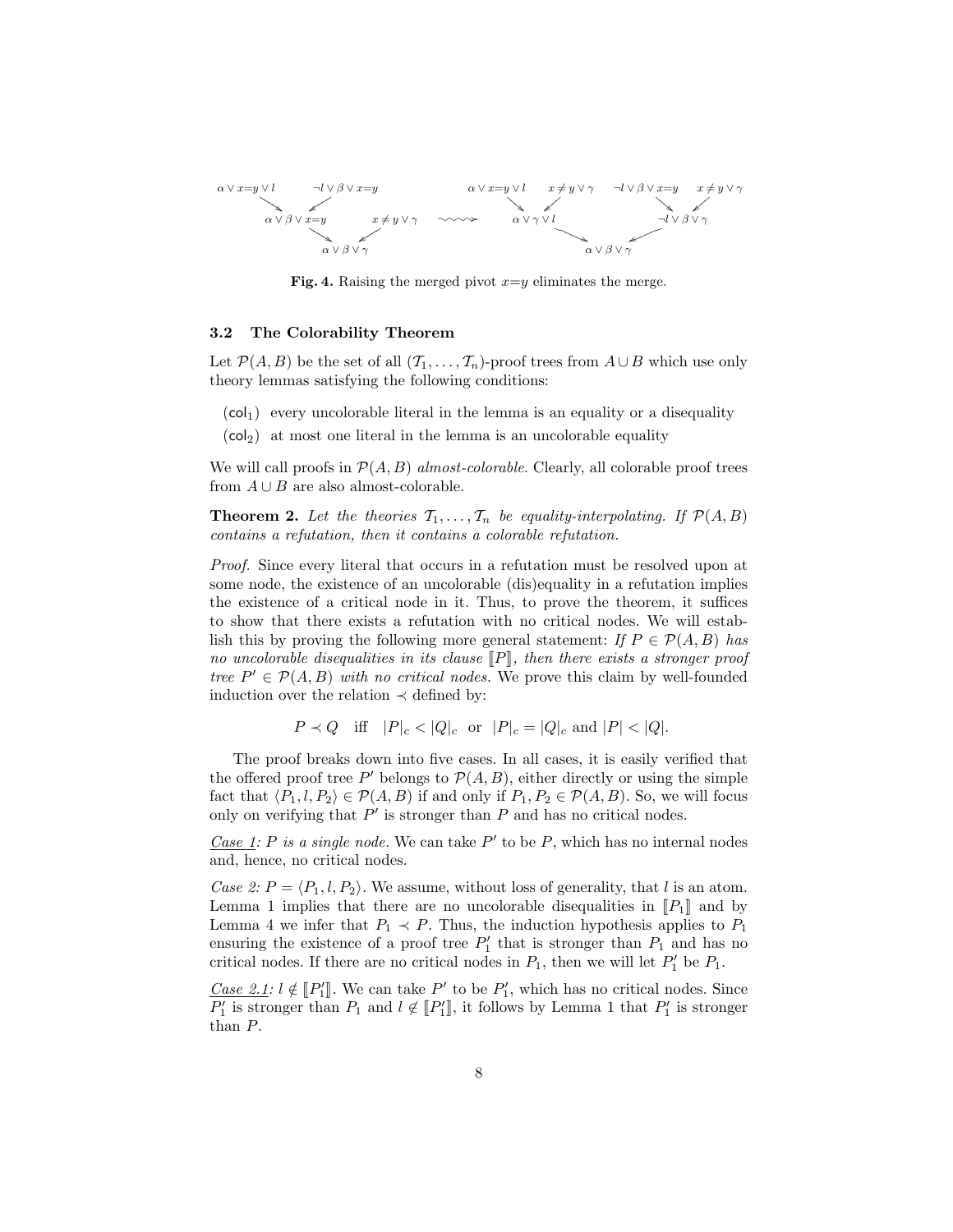# Case 2.2:  $l \in [P'_1]$ .

Case 2.2.1: l is colorable. Lemma 1 then implies that there are no uncolorable disequalities in  $\llbracket P_2 \rrbracket$ . Since  $P_2 \prec P$  by Lemma 4, from the induction hypothesis we obtain a proof tree  $P_2'$  that is stronger than  $P_2$  and contains no critical nodes. Let  $P' = \text{stitch}(P'_1, l, P'_2)$ . Since l is colorable, it follows from Lemma 4 that  $P'$ does not contain any critical nodes, either. It also follows, by Lemma 2, that  $P'$ is stronger than P.

Case 2.2.2: l is uncolorable. By property  $(\text{col}_1)$ , we have that l is an uncolorable equality  $x=y$ . We can infer from the absence of uncolorable disequalities in  $\llbracket P \rrbracket$ and Lemma 1 that  $x \neq y$  is the only uncolorable disequality in  $P_2$ .

Case 2.2.2.1:  $P'_1$  is a single node. Let  $[[P'_1]] = \gamma \uplus (x=y)$ . We know that there are<br>no uncolorable discounting in  $[[P']]]$ . This, together with uncolorability of  $x=y$ . no uncolorable disequalities in  $[P'_1]$ . This, together with uncolorability of  $x=y$  and the feet  $P' \subset \mathcal{D}(A, B)$  implies that all the literals in  $\alpha$  are selected. Now and the fact  $P'_1 \in \mathcal{P}(A, B)$ , implies that all the literals in  $\gamma$  are colorable. Now,  $\llbracket P_1' \rrbracket$  must be a theory lemma because  $x=y$  is not colorable. Since our theories are assumed to be equality-interpolating, there exists an equality interpolant z for the clause  $[[P_1']]$ . Let  $Q^x$  be the single-node proof tree with  $[[Q^x]] = \gamma \cup (x=z)$ and let  $Q^y$  be the single-node proof tree with  $[[Q^y]] = \gamma \cup (z=y)$ . Note that  $Q^x$ <br>and  $Q^y$  are colorable and singe thay have no internal nodes, they have no critical and  $Q<sup>y</sup>$  are colorable and, since they have no internal nodes, they have no critical nodes either.

Let  $[[P_2] = \delta \cup (x \neq y)$ . From Lemma 5 below, we obtain a proof tree  $P_2^* \in A \cap B$  and  $[[P^*] \subset [P_1] \cap B^*] \subset \delta \cup \{x \neq z, z \neq y\}$ . Since  $x \neq y$  is  $\mathcal{P}(A, B)$  such that  $|P_2^*|_c \leq |P_2|_c$  and  $[P_2^*] \subseteq \delta \cup \{x \neq z, z \neq y\}$ . Since  $x \neq y$  is<br>the only uncelerable discounting  $\mathbb{E}[P_1]$  and the discounting  $x \neq z$  and  $z \neq y$ the only uncolorable disequality in  $\llbracket P_2 \rrbracket$ , and the disequalities  $x \neq z$  and  $z \neq y$ are colorable, there can be no uncolorable disequalities in  $[P_2^*]$ . Since the root is a critical node in P, we have by Lemma 4 that  $|P_2|_c < |P|_c$ . Thus, the induction hypothesis applies to  $P_2^*$ , yielding a proof tree  $P_2'$  stronger than  $P_2^*$  and without critical nodes. We take  $P'$  to be stitch $(Q_1^x,x{=}z,{\sf{stitch}}(Q_1^y,z{=}y,P_2'))$ . By Lemma 4 there are no critical nodes in  $P'$ . Since  $[[P']] \subseteq \gamma \cup \delta$ ,  $P'$  is stronger than P.

Case 2.2.2.2:  $P'_1 = \langle P_{11}, l', P_{12} \rangle$ . Since there are no critical nodes in  $P'_1$  and no uncolorable disequalities in  $[P_1^{\dagger}]$ , it follows that the literal l' is colorable and,<br>from Lemma 1, that there are no uncolorable discountiing in  $[PL, \mathbb{L}]$  and  $[PL, \mathbb{L}]$ from Lemma 1, that there are no uncolorable disequalities in  $\llbracket P_{11} \rrbracket$  and  $\llbracket P_{12} \rrbracket$ . Let  $P^{\dagger} = \langle P_1', x=y, P_2 \rangle$ . Note that  $P^{\dagger}$  is well-defined (since  $x=y \in [P_1']$ ) and<br>stronger than  $P_1(x)$  low Lamma 2). Note also that  $x=y$  differs from  $I_1'$  and  $-I_1'$  since stronger than P (by Lemma 2). Note also that  $x=y$  differs from l' and  $\neg l'$  since l' is colorable and  $x=y$  is uncolorable. We raise the pivot  $x=y$  over l' in  $P^{\dagger}$  to get  $P^{\ddagger} = \text{stitch}(Q_1, l', Q_2), \text{ where } Q_i = \text{stitch}(P_{1i}, x=y, P_2) \ (i = 1, 2). \text{ By Lemma 3,}$ we have  $P^{\ddagger} = \langle Q_1, l', Q_2 \rangle$ .

We now show that the induction hypothesis applies to  $Q_i$  ( $i = 1, 2$ ). Since  $x \neq y \in [P_2]$ , we have that  $Q_i$  is either  $P_{1i}$  or  $\langle P_{1i}, x=y, P_2 \rangle$ . Since  $x \neq y$  is the only uncolorable disequality in  $\llbracket P_2 \rrbracket$  and there are no uncolorable disequalities in  $[P_{1i}]$ , we can infer using Lemma 2 that there are no uncolorable disequalities in  $[Q_i]$ . We also have (by Lemma 4) that  $|Q_i|_c \leq 1 + |P'_1|_c + |P_2|_c = 1 + |P_2|_c$ <br>and  $|P| = 1 + |P_1| + |P_2|$ . Thus  $|Q_1| \leq |P|$ . Mergover, if  $|Q_1| = |P|$ , then and  $|P|_c = 1 + |P_1|_c + |P_2|_c$ . Thus,  $|Q_i|_c \leq |P|_c$ . Moreover, if  $|Q_i|_c = |P|_c$  then we must have  $|P_1|_c = 0$ , in which case  $P'_1$  is  $P_1$  (see Case 2.2) and by Lemma 4, we have  $|Q_i| < |P|$ . It follows that  $Q_i \prec P$ .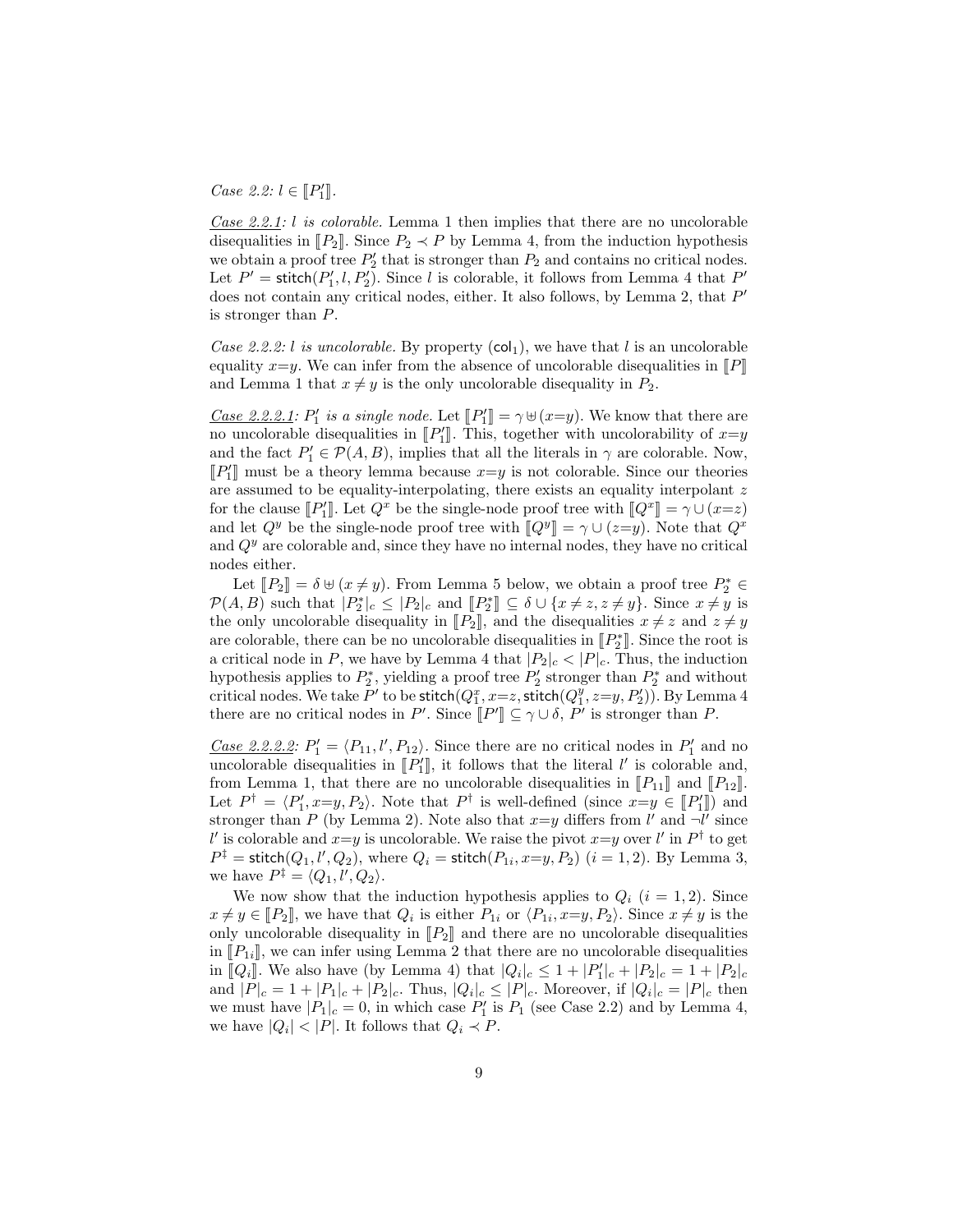Thus, we have proof trees  $Q_i'$  that have no critical nodes and are stronger than  $Q_i$ . We take P' to be stitch( $Q'_1, l', Q'_2$ ). There are no critical nodes in P' (Lemma 4) and  $P'$  is stronger than  $P^{\ddagger}$  (Lemma 2), which in turn is stronger than  $P^{\dagger}$  (Lemma 3), which, as we have already noticed, is stronger than P.  $\Box$ 

**Lemma 5.** Let P be a proof in  $\mathcal{P}(A, B)$ ,  $x \neq y$  be an uncolorable disequality and z be an arbitrary term. Then, there exists  $P^* \in \mathcal{P}(A, B)$  such that:

(i) 
$$
[P^*] \subseteq [P] \cup \{x \neq z, z \neq y\} \setminus \{x \neq y\};
$$
  
(ii)  $|P^*|_c \leq |P|_c.$ 

Proof. We argue by induction on the number of nodes in P.

<u>Case 1</u>:  $x \neq y$  does not occur in [P]. Take  $P^*$  to be P.

Case 2:  $\llbracket P \rrbracket = \delta \uplus (x \neq y).$ 

Case 2.1: P is a single node. The uncolorability of  $x \neq y$  implies that  $\llbracket P \rrbracket$  is a theory lemma. Take  $P^*$  be the single node with  $[[P^*]] = \delta \cup \{x \neq z, z \neq y\}$ . By the transitivity of equality,  $[\![P^*]\!]$  is also a theory lemma.

<u>Case 2.2</u>:  $P = \langle P_1, l, P_2 \rangle$ . We know from Lemma 1 that  $[[P_1]] \subseteq \delta \cup \{x \neq y, l\}$ and  $[P_2] \subseteq \delta \cup \{x \neq y, \neg l\}$ . By the induction hypothesis, there exist  $P_1^*$  and  $P_2^*$ <br>sugh that  $\mathbb{R}^{*}\cap \mathbb{R}^{*} \subseteq \delta \cup \{x \neq z, \neg z \neq u, l\}$ .  $\mathbb{R}^{*}\cap \mathbb{R}^{*} \subseteq \delta \cup \{x \neq z, \neg z \neq u, l\}$  and  $P_1^* \subseteq P_1^*$ . such that  $[P_1^*] \subseteq \delta \cup \{x \neq z, z \neq y, l\}$ ,  $[P_2^*] \subseteq \delta \cup \{x \neq z, z \neq y, \neg l\}$  and  $P_1^*, P_2^*$ <br>here no more quitied nodes than  $P_1, P_2^*$  reconotively Let  $P_1^* = \text{citich}(P_1^* | P_2^*)$ have no more critical nodes than  $P_1$ ,  $P_2$  respectively. Let  $P^* = \text{stitch}(P_1^*, l, P_2^*)$ . It follows from Lemma 2 that  $[P^*] \subseteq \delta \cup \{x \neq z, z \neq y\}$ . Finally, by Lemma 4,  $P^* \subseteq \epsilon + |P^*| \subseteq \epsilon + |P| + |P| - |P|$  for guitable  $\epsilon \in \{0, 1\}$  $|P^*|_c \leq \epsilon + |P_1^*|_c + |P_2^*|_c \leq \epsilon + |P_1|_c + |P_2|_c = |P|_c$ , for suitable  $\epsilon \in \{0, 1\}$ .  $\Box$ 

#### 3.3 The Colorability Algorithm

The proofs of Theorem 2 and Lemma 5 are constructive and directly lead to Algorithm 1 and Algorithm 2. The algorithms use the following functions: is lit colorable tests if a literal is colorable; eq interp computes an equality interpolant for the input clause; node creates a single-node proof annotated with the given clause.

Merges of uncolorable equalities have the potential to exponentially blow-up the size of  $mk$ -colorable $(P)$  because raising an uncolorable-equality pivot doubles the right subproof, as in Figure 4. The following result guarantees linear growth in the absence of these problematic merges.

**Theorem 3.** If P is a refutation in  $\mathcal{P}(A, B)$  such that there are no merges of uncolorable equalities in P, then  $|\text{mk\_colorable}(P)| \leq 2 \cdot |P|$ .

Proof. We will prove the following more general statement: Let P be a proof in  $\mathcal{P}(A, B)$  such that there are no uncolorable equalities in  $\llbracket P \rrbracket$  and no merges of uncolorable equalities in P. Let  $P' = \textsf{mk\_colorable}(P)$ . Then:

(*i*)  $|P'| \leq 2 \cdot |P|$ ; (ii) If  $P = \langle P_1, l, P_2 \rangle$  and  $P_1$  has no critical nodes, then  $|P'| \leq |P_1| + 2 \cdot |P_2| + 3$ .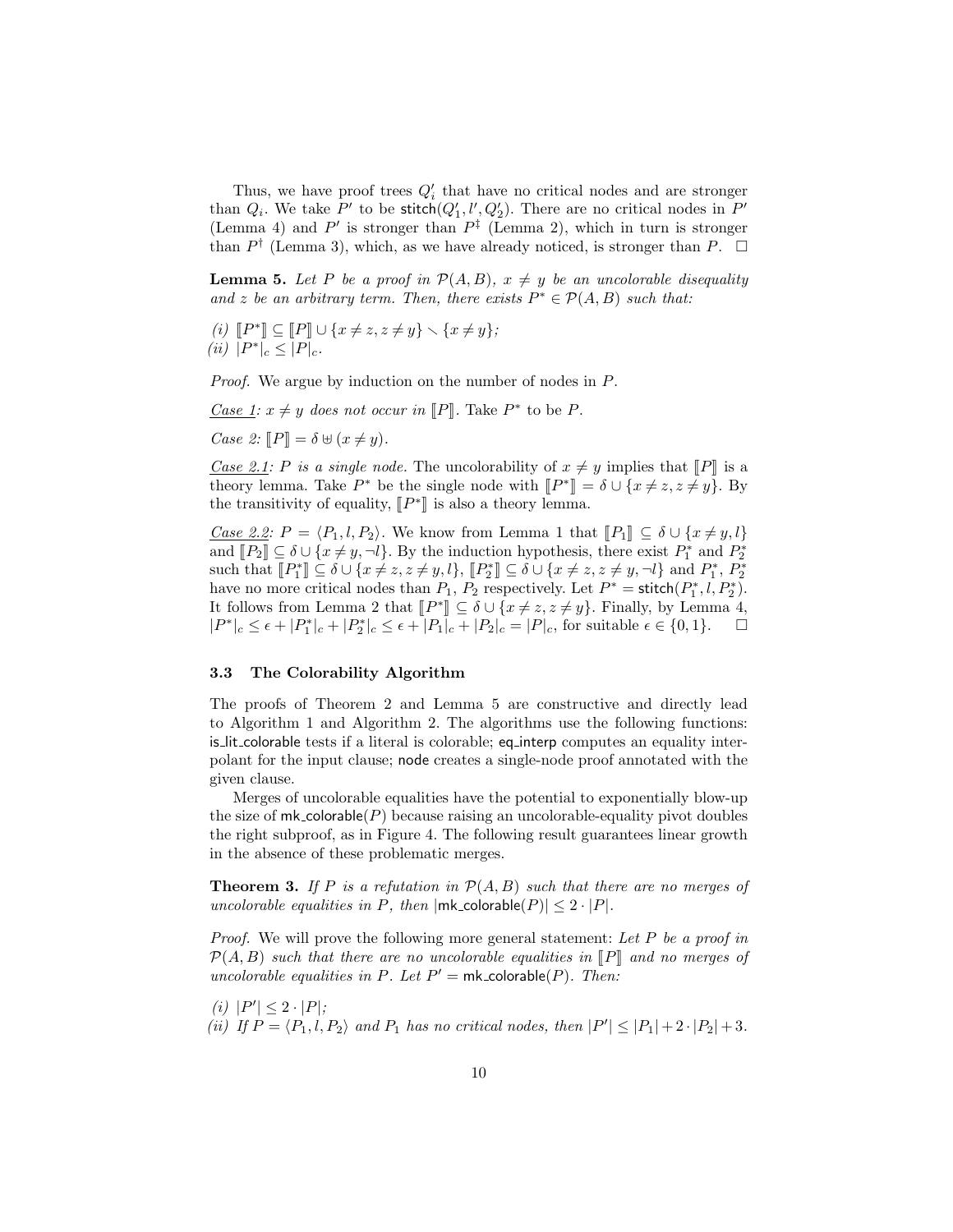Algorithm 1 mk\_colorable( $P$ )

1: if  $|P| = 1$  then  $(* Case 1*)$  $2:$  $P' \leftarrow P$ 3: else (∗ Case 2 ∗) 4: let P be  $\langle P_1, l, P_2 \rangle$ 5:  $P'_1 \leftarrow \textsf{mk\_colorable}(P_1)$ 6: if  $l \notin [P'_1]$  then  $(* \text{Case } 2.1*)$ 7:  $P' \leftarrow P'_1$ 8: else (∗ Case 2.2 ∗) 9: **if is\_lit\_colorable(l) then** (\* Case 2.2.1 \*) 10:  $P'_2 \leftarrow \mathsf{mk\_colorable}(P_2)$  $11:$  $\mathcal{O}' \leftarrow \mathsf{stitch}(P'_1, l, P'_2)$ 12: else (∗ Case 2.2.2 ∗) 13: let  $l$  be  $x=y$ 14: **if**  $|P'_1| = 1$  **then**  $(* \text{Case } 2.2.2.1*)$ 15: let  $[P'_1]$  be  $\gamma \uplus x=y$ <br>16 16:  $z \leftarrow \text{eq} \text{_.interp}(\gamma \uplus x=y)$ 17:  $Q^x \leftarrow \text{node}(\gamma \cup x = z)$ 18:  $Q^y \leftarrow \text{node}(\gamma \cup z = y)$ 19:  $P_2^*$  ← split $(P_2, x \neq y, z)$  $20:$  $Q'_2 \leftarrow$  mk\_colorable $(P_2^*)$  $21:$  $\mathcal{O}' \leftarrow \text{stitch}(Q^x, x=z, \text{stitch}(Q^y, z=y, P_2'))$ 22: else (∗ Case 2.2.2.2 ∗) 23: **let**  $P'_1$  **be**  $\langle P_{11}, l', P_{12} \rangle$ 24:  $Q_1 \leftarrow \text{stitch}(P_{11}, x=y, P_2)$ 25:  $Q_2 \leftarrow \text{stitch}(P_{12}, x=y, P_2)$ 26: Q  $\mathcal{C}_1' \leftarrow \mathsf{mk\_colorable}(Q_1)$  $27:$  $\mathcal{C}_2' \leftarrow \mathsf{mk\_colorable}(Q_2)$  $28:$  $\mathcal{C}' \leftarrow \mathsf{stitch}(Q'_1, l', Q'_2)$ 29:  $\operatorname{return} P'$ 

Algorithm 2 split( $P, x \neq y, z$ )

1: if  $x \neq y \notin [P]$  then  $(* \text{Case} 1*)$ <br>2:  $P^* \leftarrow P$ 2:  $P^* \leftarrow P$ 3: else (∗ Case 2 ∗) 4: **let**  $[P]$  be  $\delta \uplus (x \neq y)$ <br>5: **if**  $|P| = 1$  then  $(*$  Case if  $|P| = 1$  then  $(* Case 2.1*)$ 6:  $P^* \leftarrow \text{node}(\delta \cup \{x \neq z, z \neq y\})$ 7: else (∗ Case 2.2 ∗) 8: let P be  $\langle P_1, l, P_2 \rangle$ 9:  $P_1^* \leftarrow \text{split}(P_1, x \neq y, z)$  $10:$  $P_2^*$  ← split $(P_2, x \neq y, z)$  $11:$ \*  $\leftarrow$  stitch $(P_1^*, l, P_2^*)$ 12:  $\operatorname{return} P^*$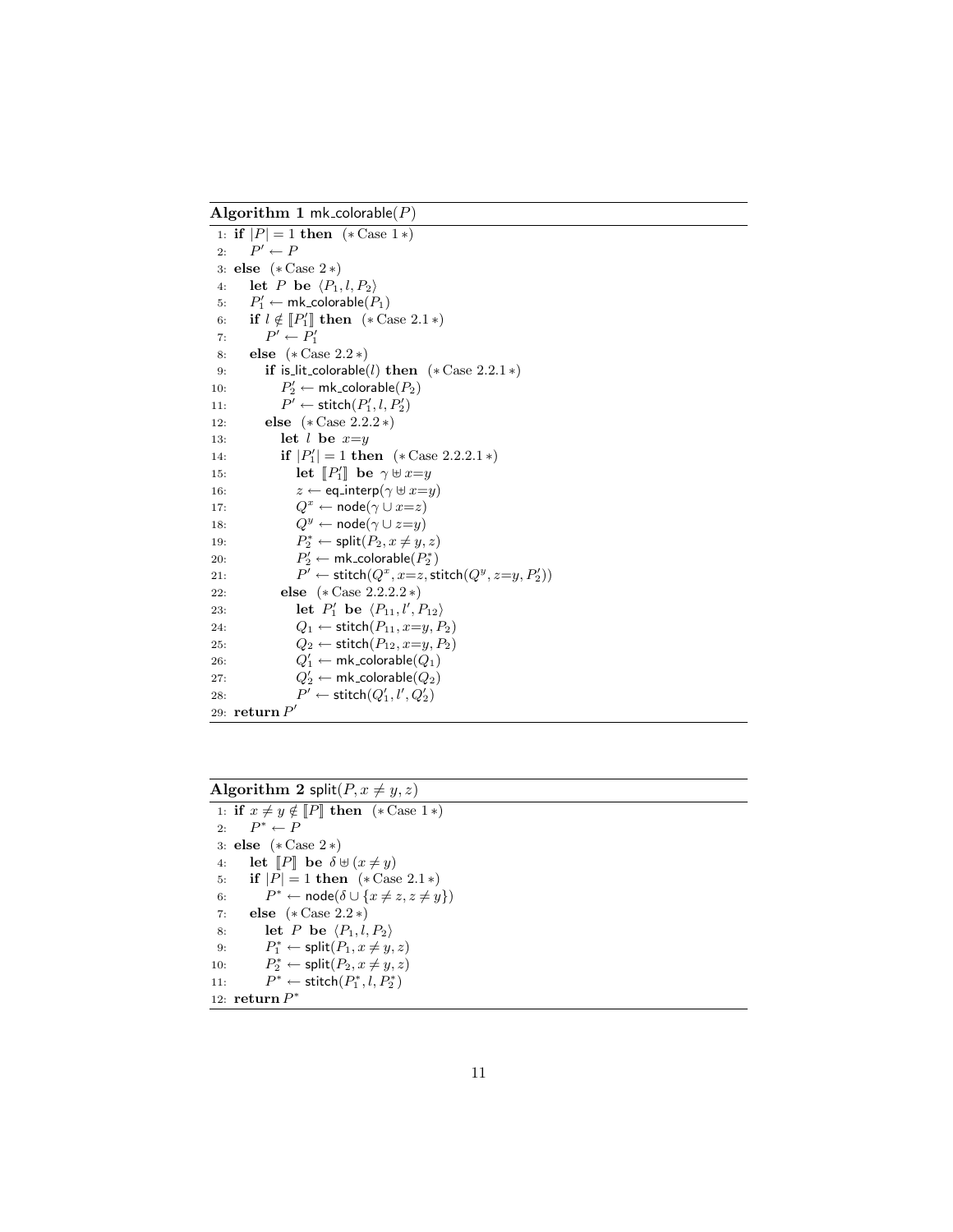We will use the easily proven facts that  $|\text{split}(P, x \neq y, z)| \leq |P|$  and that if there are no critical nodes in P, then  $mk\text{-colorable}(P) = P$ . The proof will follow the structure of the proof of Theorem 2. Case 1: Trivial.

<u>Case 2.1</u>: We have  $|P'| = |P'_1|$ .

(i) By the induction hypothesis,  $|P'_1| \leq 2 \cdot |P_1|$ . But  $|P_1| < |P|$ .

(*ii*) If  $P_1$  has no critical nodes, then  $P'_1 = P_1$ .

Case 2.2.1:

- (i)  $|P'| \leq |P'_1| + |P'_2| + 1 \leq 2 \cdot |P_1| + 2 \cdot |P_2| + 1 = 2 \cdot (|P_1| + |P_2|) + 1$ . We have  $|P| = |P_1| + |P_2| + 1$ . Thus,  $|P'| \le 2 \cdot (|P| - 1) + 1 < 2 \cdot |P|$ .
- (*ii*) If  $P_1$  has no critical nodes, then  $P'_1 = P_1$ . Thus,  $|P'| \leq |P_1| + |P'_2| + 1 \leq$  $|P_1| + 2 \cdot |P_2| + 1.$

Case 2.2.2.1:

- (i)  $|P'| \leq |Q^x| + |Q^y| + |P'_2| + 2$ . We have  $|Q^x| = |Q^y| = 1$ , and by induction hypothesis,  $|P'_2| \leq 2 \cdot |P_2^*| \leq 2 \cdot |P_2|$ . Thus  $|P'| \leq 2 \cdot |P_2| + 4$ . We also know that  $|P_2| \leq |P| - 2$ . Thus  $|P'| \leq 2 \cdot |P|$ .
- (ii) If  $P_1$  has no critical nodes, then  $P_1' = P_1$ . The assumption for this case is that  $|P'_1| = 1$ . Thus,  $|P'| \le |P'_2| + 4 \le |P_1| + 2 \cdot |P_2| + 3$ .

Case 2.2.2.2: Without loss of generality, assume  $x=y \notin [P_{11}]$  and  $x=y \in [P_{12}]$ . Thus,  $Q_1 = P_{11}$  and  $Q_2 = \langle P_{12}, l, P_2 \rangle$ .

- (i)  $|P'| \leq |Q'_1| + |Q'_2| + 1$ . Note that there are no critical nodes in either  $P_{11}$ or in  $P_{12}$ . Thus,  $Q'_1 = P_{11}$  and  $|Q'_2| \leq |P_{12}| + 2 \cdot |P_2| + 3$ . Thus,  $|P'| \leq$  $|P_{11}| + |P_{12}| + 2 \cdot |P_2| + 3 = |P'_1| + 2 \cdot |P_2| + 2 \leq 2 \cdot (|P_1| + |P_2| + 1) = 2 \cdot |P|.$
- (*ii*) Assume no critical nodes in  $P_1$ . Then  $P'_1 = P_1 = \langle P_{11}, l, P_{12} \rangle$ . Also,  $P_{11}$  and  $P_{12}$  have no critical nodes and  $Q'_1 = P_{11}$ ,  $|Q'_2| \leq |P_{12}| + 2 \cdot |P_2| + 3$ . Thus,  $|P'| \leq |Q'_1| + |Q'_2| + 1 \leq |P_{11}| + |P_{12}| + 2 \cdot |P_2| + 3 + 1 = |P_1| + 2 \cdot |P_2| + 3. \Box$

More substantial complexity analysis is left for future work. Our algorithms can be easily modified (by memoization) to operate on proof DAGs instead on proof trees. It would be particularly interesting to understand the complexity of these optimized versions.

# 4 Almost-Colorable Refutations from SMT Solvers

Modern SMT solvers integrate a SAT solver and several solvers for specific theories. An abstract model of an SMT solver that covers the essentials of the cooperation algorithm is given in [12] in the form of a transition system called nodpll (Nelson-Oppen with DPLL), which in turn is an elaboration of the abstract system DPLL $(\mathcal{T})$  of [16].

In this section, starting with a simplified (more abstract) version of the system NODPLL described in  $[12]$ , we obtain the system NODPLL<sup>pf</sup> which tracks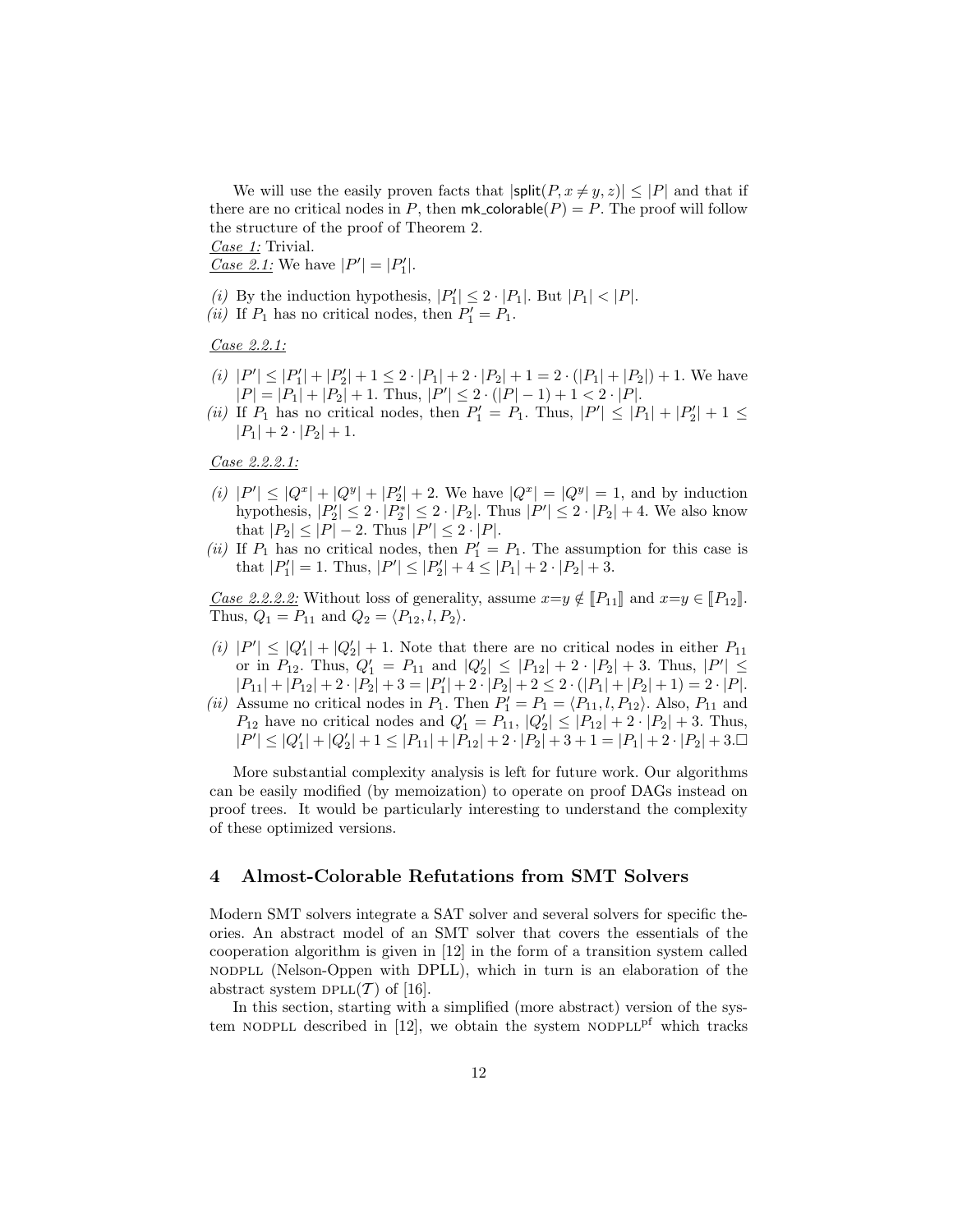the derivations of all conflict clauses and thus produces  $(\mathcal{T}_1, \ldots, \mathcal{T}_n)$ -refutations when it finds that the input set of clauses is inconsistent.

The main parameters of the system NODPLL<sup>pf</sup> are theories  $\mathcal{T}_1, \ldots, \mathcal{T}_n$  with disjoint signatures  $\Sigma_1, \ldots, \Sigma_n$ . The union signature and the union theory will be denoted  $\Sigma$  and  $\mathcal T$  respectively. Additional parameters of NODPLL<sup>pf</sup> are a set L of  $\Sigma$ -literals and a set E of equalities between  $\Sigma$ -terms. Intuitively, the set L consists of literals that the SAT solver can decide on, and E is the set of equalities that theory solvers may share without sharing them with the SAT solver. It is not required that L and E be disjoint. (In extensions of the system, one can also promote L and E from parameters to system variables, adding rules to grow them dynamically.)

NODPLL<sup>pf</sup> is a transition system over states of the form  $\langle P, M, C \rangle$  where  $(i)$ P is a set of proof trees over  $\Sigma$ -clauses; *(ii)* M is a *checkpointed sequence*, any element of which is either the special symbol  $\Box$ , or a literal from L  $\cup$  E; *(iii)* C, the state's conflict proof tree, is either a proof tree for a clause that is a subset of L ∪ E, or the special symbol none, denoting the absence of conflict.

As before, we use the notation  $\mathsf{node}(\gamma)$  for the proof tree with a single node whose associated clause is  $\gamma$ .

The input to NODPLL<sup>pf</sup> is a set S of ground T-clauses. With a given S, the initialization procedure specifies the sets L and E, and an initial state of NODPLL<sup>pf</sup>. The initial state naturally has  $P = \{node(\gamma) | \gamma \in S\}$ , M equal to the empty sequence, and  $C =$  none. As for the parameter literal sets L and E, there are two main options. To define them, let  $L<sub>S</sub>$  denote the set of all literals that occur in  $S$ , and let  $E_S$  be the set of all equalities between distinct terms that occur in S. For *Nelson-Oppen initialization*, we take  $\mathsf{L} = L_S^{\pm 1}$  and  $\mathsf{E} = E_S$ . For *DTC initialization*, we take  $L = L_S^{\pm 1} \cup E_S^{\pm 1}$  and  $\mathsf{E} = \emptyset$ . (The notation  $X^{\pm 1}$ stands for the set that contains the literals of X and their negations.) To be general, we will assume only that  $L \subseteq L_S^{\pm 1} \cup E_S^{\pm 1}$  and  $E \subseteq E_S$ .

The transition rules of NODPLL<sup>pf</sup> are given in Figure 5. The index  $i$  ranges over  $\{0, \ldots, n\}$ . The symbol  $\models_i$  stands for the theory entailment  $\models_{\mathcal{T}_i}$  in the case when  $i > 0$ . For  $i = 0$ , the symbol stands for the propositional entailment from a single clause of P. More precisely, the condition  $M \models_0 l$  in the rule Infer stands for "there exist a proof tree  $P \in \mathsf{P}$  such that  $\llbracket P \rrbracket = \{\neg l_1, \ldots, \neg l_k, l\}$ and  $l_1, \ldots, l_k \in \mathbb{M}^n$ . Similarly,  $l_1, \ldots, l_k \models_0 \text{false}$  and  $l_1, \ldots, l_k \models_0 l$  in the rules Conflict<sub>0</sub> and Explain<sub>0</sub> stand for the existence of  $P \in \mathsf{P}$  satisfying  $\llbracket P \rrbracket$  =  $\{\neg l_1, \ldots, \neg l_k\}$  and  $\llbracket P \rrbracket = \{\neg l_1, \ldots, \neg l_k, l\}$  respectively.

When  $i > 0$ , the notation  $\mathsf{pf}_i \gamma$  is synonymous with node( $\gamma$ ). As for  $\mathsf{pf}_0 \gamma$ , it is used only in rules Conflict<sub>0</sub> and Explain<sub>0</sub>, and it stands for a proof tree  $P \in \mathsf{P}$ such that  $\llbracket P \rrbracket = \gamma$ . In view of the definitions in the previous paragraph, such a proof tree P always exists.

The number of occurrences of  $\square$  in M is the *current decision level*. Thus, we can write  $M = M^{\langle 0 \rangle} \square M^{\langle 1 \rangle} \square \cdots \square M^{\langle d \rangle}$ , where d is the current decision level, and  $\Box$  does not occur in any  $\mathsf{M}^{\langle k \rangle}$ . It is an invariant that for every  $k > 0$ ,  $\mathsf{M}^{\langle k \rangle}$ is non-empty. The first element of  $\mathsf{M}^{\langle k \rangle}$   $(k > 0)$  is the  $k^{th}$  decision literal of M. By  $\mathsf{M}^{[k]}$ , where  $0 \leq k \leq d$ , we denote the prefix  $\mathsf{M}^{\langle 0 \rangle} \square \cdots \square \mathsf{M}^{\langle k \rangle}$  of M.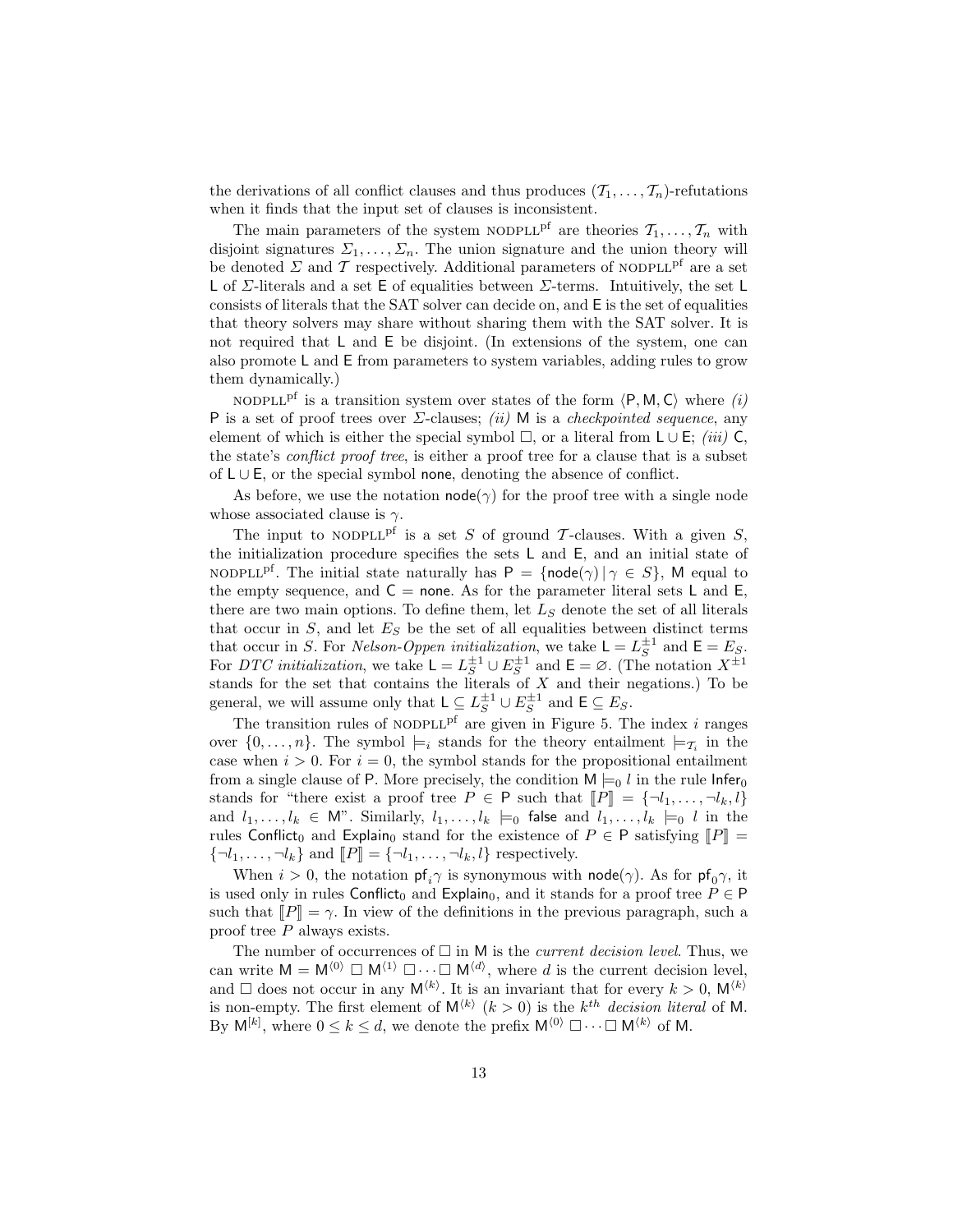| Decide     | $\frac{l \in L \qquad l, \neg l \notin M}{M := M \Box l}$                                                                                                                                                                                 |
|------------|-------------------------------------------------------------------------------------------------------------------------------------------------------------------------------------------------------------------------------------------|
| Infer $_i$ | $l \in L \cup E$ $M \models_i l$ $l, \neg l \notin M$<br>$M := M l$                                                                                                                                                                       |
|            | Conflict <sub>i</sub> $C = \text{none}$ $l_1, , l_k \in M$ $l_1, , l_k \models_i \text{false}$ $k > 0$<br>$C = \text{nf} \cdot l - l_1$ $-l_1$<br>$C := pf_i \{ \neg l_1, \ldots, \neg l_l \}$                                            |
|            | Explain <sub>i</sub> $\frac{\neg l \in \llbracket \mathsf{C} \rrbracket \quad l_1, \dots, l_k \prec_M l \quad l_1, \dots, l_k \models_i l}{\mathsf{C} := \langle \mathsf{pf}_i \{\neg l_1, \dots, \neg l_k, l \}, l, \mathsf{C} \rangle}$ |
| Learn      | $\underbrace{\llbracket \mathsf{C} \rrbracket \subseteq \mathsf{L} \qquad \mathsf{C} \notin \mathsf{P}}_{\mathsf{P} \; := \; \mathsf{P} \; \cup \; \{\mathsf{C}\}}$                                                                       |
|            | Backjump $C \in P$ $[C] = \{l, l_1, \ldots, l_k\}$ level $l_1, \ldots,$ level $l_k \leq m <$ level $l$<br>$C :=$ none $M := M^{[m]} - l$                                                                                                  |

Fig. 5. Rules of NODPLL<sup>pf</sup>. Above each line is the rule's *quard*, below is its *action*.

The rule Explain<sub>i</sub> uses the notation  $l \prec_M l'$ ; by definition, this means that both literals are in M and the (unique) occurrence of  $l$  precedes in M the (unique) occurrence of  $l'$ . For correctness of this definition, we need to know that any literal can occur at most once in M, which is another easily verified invariant of  $NODPLL<sup>pf</sup>$ . Finally, the function level used in the Backjump rule is defined only for literals that occur in M; for these literals level  $l = k$  holds if l occurs in  $\mathsf{M}^{\langle k \rangle}$ .

A NODPLL<sup>pf</sup> execution is a finite or infinite sequence  $s_0, s_1, \ldots$  such that  $s_0$ is an initial state and each state  $s_{i+1}$  is obtained from  $s_i$  by the application of one of the transition rules of the system. We can prove the following lemma by induction on the length of execution sequences.

**Lemma 6.** If NODPLL<sup>pf</sup> is given a clause set S as input, then, in any state,  $C$ is either none or a  $(\mathcal{T}_1, \ldots, \mathcal{T}_n)$ -proof tree from S.

The results of  $[12]$  for the original NODPLL system apply to NODPLL<sup>pf</sup> as well, with straightforward modifications of the proofs. Specifically, one can prove that the system NODPLL<sup>pf</sup> is *terminating*: every execution is finite and ends in a state in which  $C =$  none or  $\|C\| = \emptyset$ . The *soundness* of NODPLL<sup>pf</sup> is actually a consequence of Lemma 6: if the system reaches a state in which C is a refutation ( $\llbracket \mathsf{C} \rrbracket = \varnothing$ ), then S is T-unsatisfiable. There are two *completeness* results: <sup>4</sup> if on an input S the system terminates in a state in which  $C =$  none, then S is  $\mathcal T$ -satisfiable, provided *(i)* the system is given the Nelson-Oppen initialization, and all the  $\mathcal{T}_i$  are convex; or *(ii)* the system is given the DTC initialization.

 $4$  In the context of [12], we assume that the theories are *parametric*; for the classical first-order combination, we need to assume that the theories are stably-infinite [2].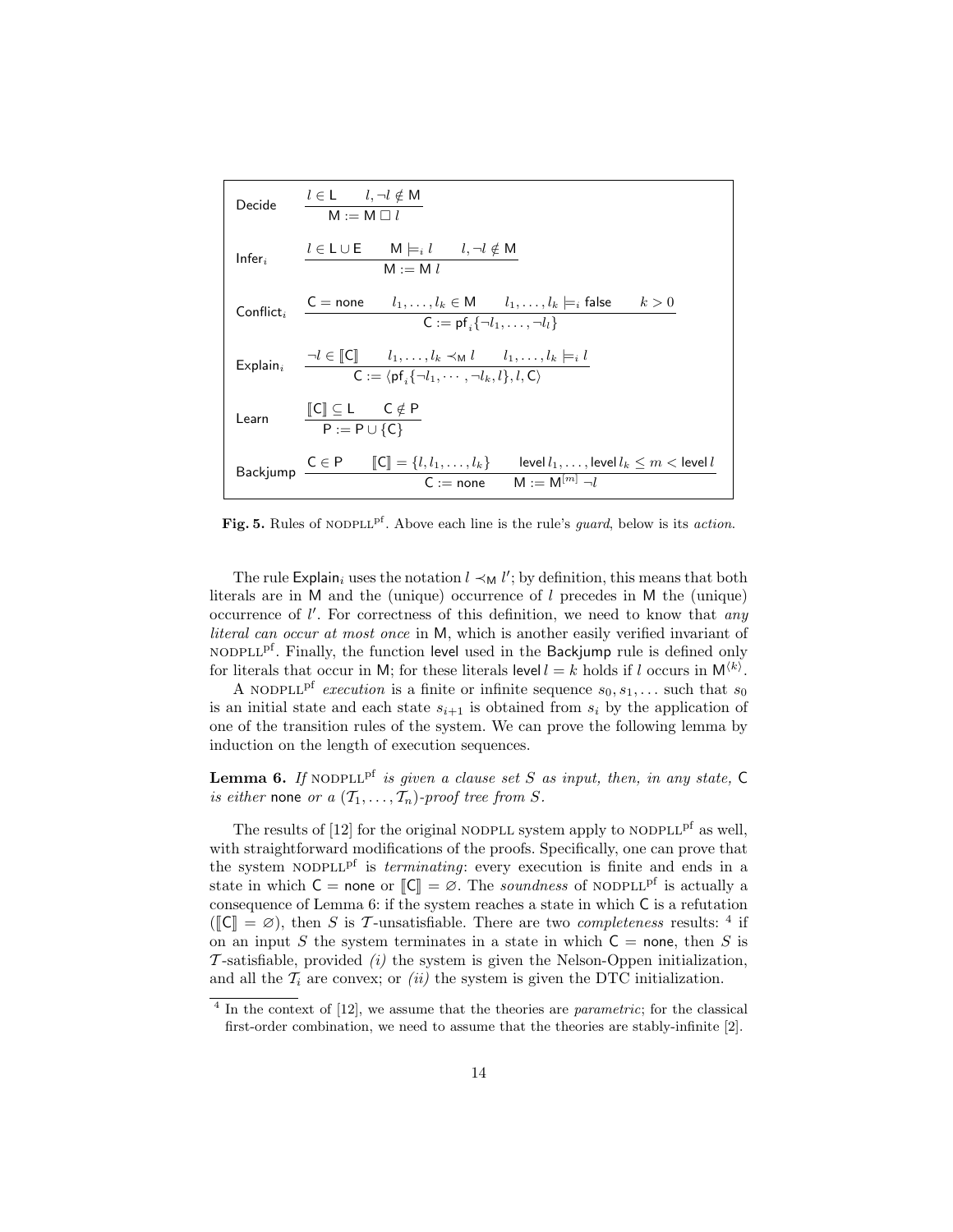Consider now the colorability of proof trees C of our system. The initialization assumption  $L \subseteq L_S^{\pm 1} \cup E_S^{\pm 1}$  and colorability of all literals in  $L_S$  (each of them occurs in A or in B) imply that the only uncolorable literals in L∪E are equalities from  $E_S$  or their negations. Thus, proof trees C always satisfy the property (col<sub>1</sub>).

One way to satisfy  $(col<sub>2</sub>)$  is to ensure that all literals in L are colorable; for instance, by initializing the system with L being the union of  $L_S^{\pm 1}$  and all colorable (dis)equalities from  $E_S^{\pm 1}$ . To see that (col<sub>2</sub>) holds in this case, note first that (by induction) all uncolorable literals in M are equalities from  $E \setminus L$ . This ensures the clause of  $C$  introduced by  $\text{Conflict}_i$  contains no uncolorable equalities, and clauses introduced by  $\mathsf{Explain}_i$  contain at most one uncolorable equality. Thus,  $(col_2)$  is satisfied, but note that the restriction we put on L makes nodpllpf potentially incomplete.

Another way to guarantee proof trees  $\mathsf C$  satisfying  $(\mathsf{col}_2)$  is to run the system NODPLL<sup>pf</sup> with the following *convexity restriction*: allow rule Conflict<sub>i</sub> to fire only when at most one of the literals  $l_1, \ldots, l_k$  is a disequality and allow rule Explain<sub>i</sub> to fire only when none of the literals  $l_1, \ldots, l_k$  is a disequality. It is easy to see that if all theories  $\mathcal{T}_i$  are convex, then the convexity restriction does not jeopardize the completeness of NODPLL<sup>pf</sup>.

**Theorem 4.** Suppose  $S = A \cup B$  is given as input to NODPLL<sup>pf</sup>. Suppose, in addition, that either (a) the system is run with the convexity restriction; or (b) the system is initialized so that all literals in  $\mathsf{L}$  are colorable. Then, in all reachable states, the proof tree  $\mathsf C$  is in  $\mathcal P(A, B)$ .

*Proof.* Sketched in the preceding paragraphs.  $\square$ 

### 5 Conclusion

We have presented a simple approach for the generation of ground interpolants by SMT solvers supporting multiple theories. Our main contribution is an algorithm that transforms any almost-colorable refutation into one that is colorable and thus suitable for straigthforward interpolant extraction using known algorithms.

The definition of almost-colorable refutations is minimally demanding. We show that modern SMT solvers can produce such refutations with the slightest restrictions on their search strategy. What constitutes a good search strategy for interpolation remains an open question, but by being more general than previous approaches, we enable the design of more efficient interpolating SMT solvers.

The colorability algorithm uses a sequence of elementary proof transformations to convert an almost-colorable refutation into a colorable one. There is some flexibility in the order in which these transformations are applied. Our particular choice of the colorability algorithm ensures that for a subset of almost-colorable refutations—including the class of ie-local refutations that could be used with previous methods for ground interpolation—we at most double the size of the input tree. In practice, however, proofs are represented compactly as DAGs. More work is required to understand the effect of various transformation choices on DAG size.